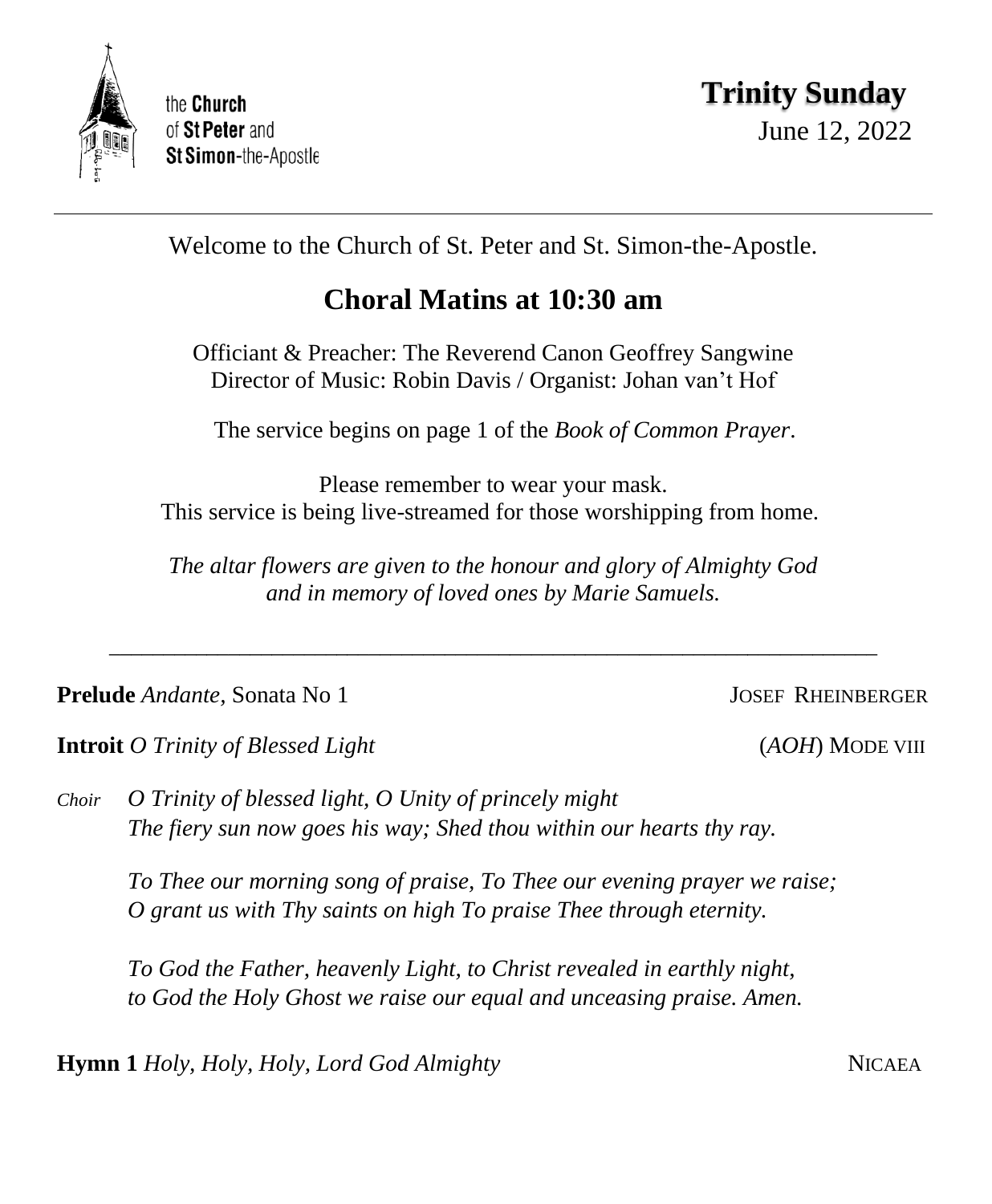*All Holy, holy, holy, Lord God Almighty! Early in the morning our song shall rise to thee: holy, holy, holy, merciful and mighty, God in three persons, blessed Trinity!*

> *Holy, holy, holy! All the saints adore thee, casting down their golden crowns around the glassy sea; cherubim and seraphim falling down before thee, which wert, and art, and evermore shalt be.*

*Holy, holy, holy! Though the darkness hide thee, though our sinful human gaze thy glory may not see, only thou art holy; there is none beside thee, perfect in power, in love and purity.*

*Holy, holy, holy, Lord God Almighty! All thy works shall praise thy name in earth, and sky and sea; holy, holy, holy, merciful and mighty, God in three persons, blessed Trinity!*

#### **Opening Sentence** – *BCP* p. 1

God is love; and those who abide in love abide in God, and God in them. *I John 4.16.*

*Other sentences may be added at the discretion of the Officiant.*

### **Invitation to Confession** – *BCP* p. 4

### **Confession** – *BCP* pp. 4-5

*Officiant* Almighty and most merciful Father,

*All* **We have erred and strayed from thy ways like lost sheep, we have followed too much the devices and desires of our own hearts, we have offended against thy holy laws, we have left undone those things which we ought to have done, and we have done those things which we ought not to have done; and there is no health in us. But thou, O Lord, have mercy upon us, miserable offenders. Spare thou them, O God, which confess their faults. Restore thou them that are penitent; according to thy promises declared unto all people in Christ Jesu our Lord. And**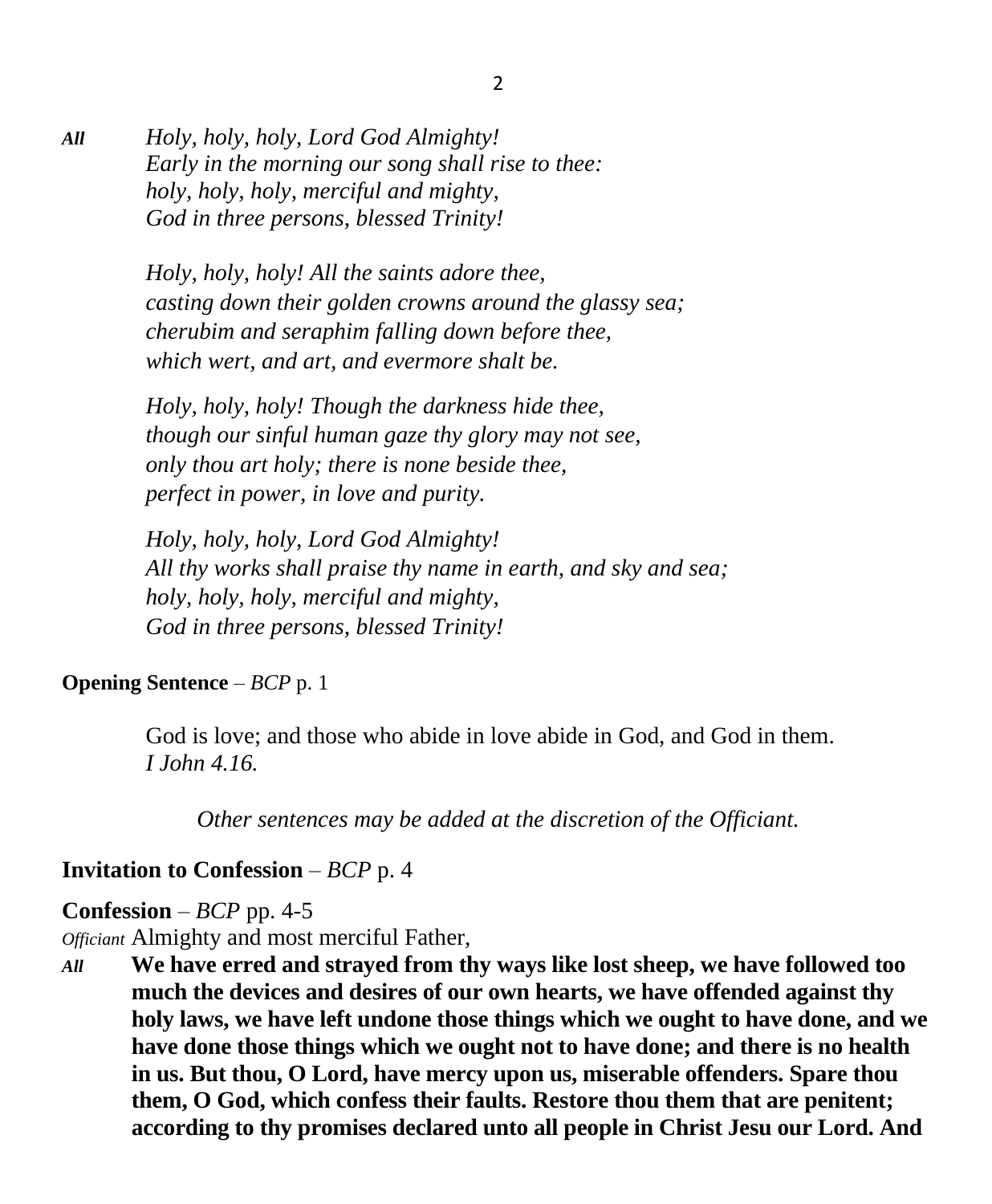### **The Absolution –** *BCP* p. 5

*Officiant* Almighty God, the Father of our Lord Jesus Christ, who desireth not the death of sinners, but rather that they may turn from their wickedness, and live, hath given power and commandment to his Ministers, to declare and pronounce to his people, being penitent, the Absolution and Remission of their sins. He pardoneth and absolveth all them that truly repent and unfeignedly believe his holy Gospel. Wherefore we beseech him to grant us true repentance and his Holy Spirit, that those things may please him which we do at this present, and that the rest of our life hereafter may be pure and holy; so that at the last we may come to his eternal joy; through Jesus Christ our Lord. **Amen.**

### **The Lord's Prayer**  $-$  *BCP* pp. 5-6

**Our Father who art in heaven, Hallowed be thy Name, Thy kingdom come, Thy will be done, on earth as it is in heaven. Give us this day our daily bread; And forgive us our trespasses, As we forgive them that trespass against us; And lead us not into temptation, But deliver us from evil. For thine is the kingdom, the power, and the glory, For ever and ever. Amen**

### **Versicles & Responses** – *BCP* p. 6

*Officiant* O Lord, open thou our lips;

*All* **And our mouth shall show forth thy praise.**

*Officiant* O God, make speed to save us;

*All* **O Lord, make haste to help us.** *You are invited to stand.*

*Officiant* Glory be to the Father, and to the Son, and to the Holy Ghost;

*All* **As it was in the beginning, is now, and ever shall be, world without end. Amen.** *Officiant* Praise ye the Lord;

*All* **The Lord's Name be praised.**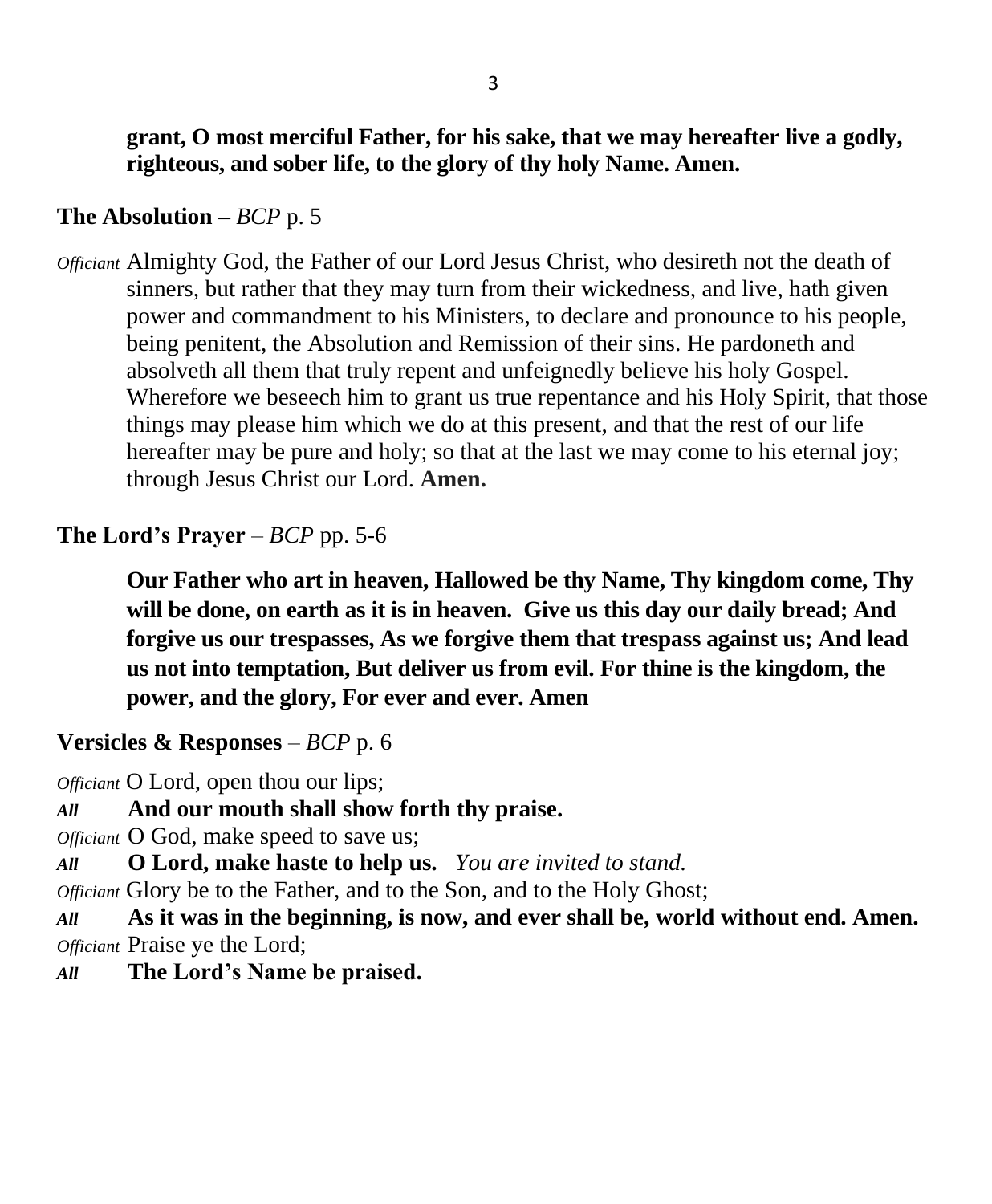

*Holy and reverend* ˈ *is his* ˈ *Name: / O* ' *come,* ' *let us* ' *worship.*

O come, let us ˈ sing unto ⋅ the ˈ Lord: / \* let us heartily rejoice in the ˈ strength of ˈ our salˈvation.

Let us come before his ' presence with ' thanksgiving / \* and show ourselves ˈ glad in ˈ him with ˈ psalms.

For the Lord is a ˈ great ˈ God /

\* and a great ˈ King a⋅bove ˈ all ˈ gods.

In his hand are all the  $\cdot$  corners  $\cdot$  of the  $\cdot$  earth  $\prime$ \* and the ˈ strength of ⋅ the ˈ hills is ⋅ his ˈ also.

The sea is  $'$  his and  $\cdot$  he  $'$  made it  $/$ \* and his ˈ hands preˈpared the ⋅ dry ˈ land.

O come, let us worship and ˈ fall ˈ down / \* and ˈ kneel be⋅fore the ˈ Lord, our ˈ Maker.

For he is the ˈ Lord our ˈ God /

\* and we are the people of his pasture, ˈ and the ˈ sheep of ⋅ his ˈ hand.

To-day, O that ye would ˈ hear his ˈ voice: /

 \* 'Harden not your hearts as in the Provocation, and as in the day of Temp ˈ tation ˈ in the ˈ wilderness;

When your fathers 'tempted 'me, / \* proved ˈ me, and ˈ saw my ˈ works.

Forty years long was I grieved with that gene 'ration, and 'said, /

\* "It is a people that do err in their hearts, for they ˈ have not ˈ known my ˈ ways";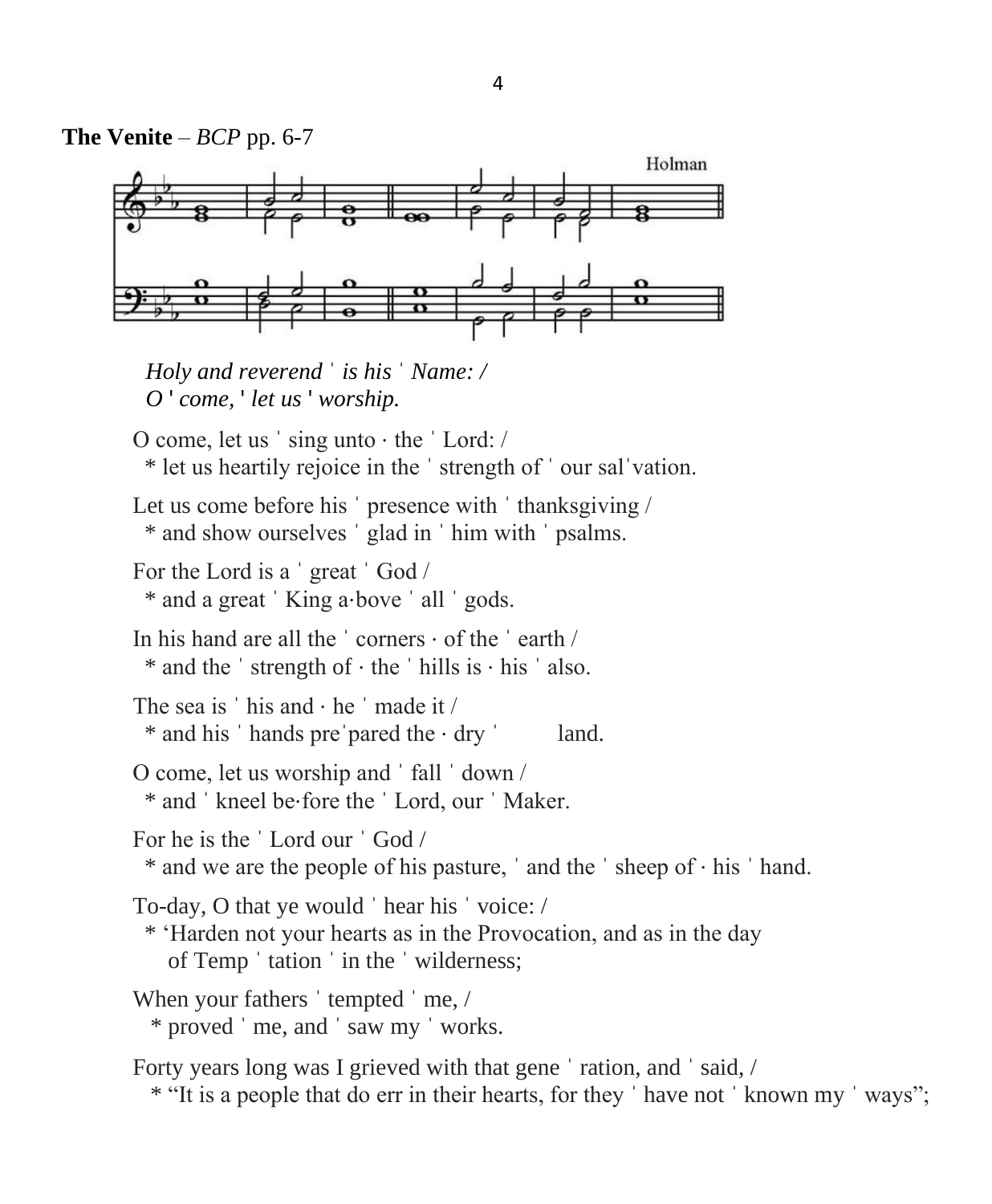Unto whom I ' sware in my ' wrath, / \* that they should not ˈ enter ˈ into my ˈ rest.' Glory be to the Father, and ˈ to the ˈ Son, \* and ˈ to the ˈ Holy ˈ Ghost; As it was in the beginning, is now, and ˈ ever ˈ shall be, \* world without ˈ end. ˈ- A- ˈ men. *Holy and reverend* ˈ *is his* ˈ *Name: / O* ' *come,* ' *let us* ' *worship.*

**The First Lesson** *Proverbs 8.1-4, 22-31 Read by Carol-Faye Petricko*

Reader The first lesson is written in the 8<sup>th</sup> chapter of the Book of Proverbs, beginning at the 1 st verse.

Does not wisdom call, and does not understanding raise her voice? On the heights, beside the way, at the crossroads she takes her stand; beside the gates in front of the town, at the entrance of the portals she cries out: "To you, O people, I call, and my cry is to all that live. The Lord created me at the beginning of his work, the first of his acts of long ago. Ages ago I was set up, at the first, before the beginning of the earth. When there were no depths I was brought forth, when there were no springs abounding with water. Before the mountains had been shaped, before the hills, I was brought forth - when he had not yet made earth and fields, or the world's first bits of soil. When he established the heavens, I was there, when he drew a circle on the face of the deep, when he made firm the skies above, when he established the fountains of the deep, when he assigned to the sea its limit, so that the waters might not transgress his command, when he marked out the foundations of the earth, then I was beside him, like a master worker; and I was daily his delight, rejoicing before him always, rejoicing in his inhabited world and delighting in the human race."

*Reader* The word of the Lord. *All* **Thanks be to God.**

5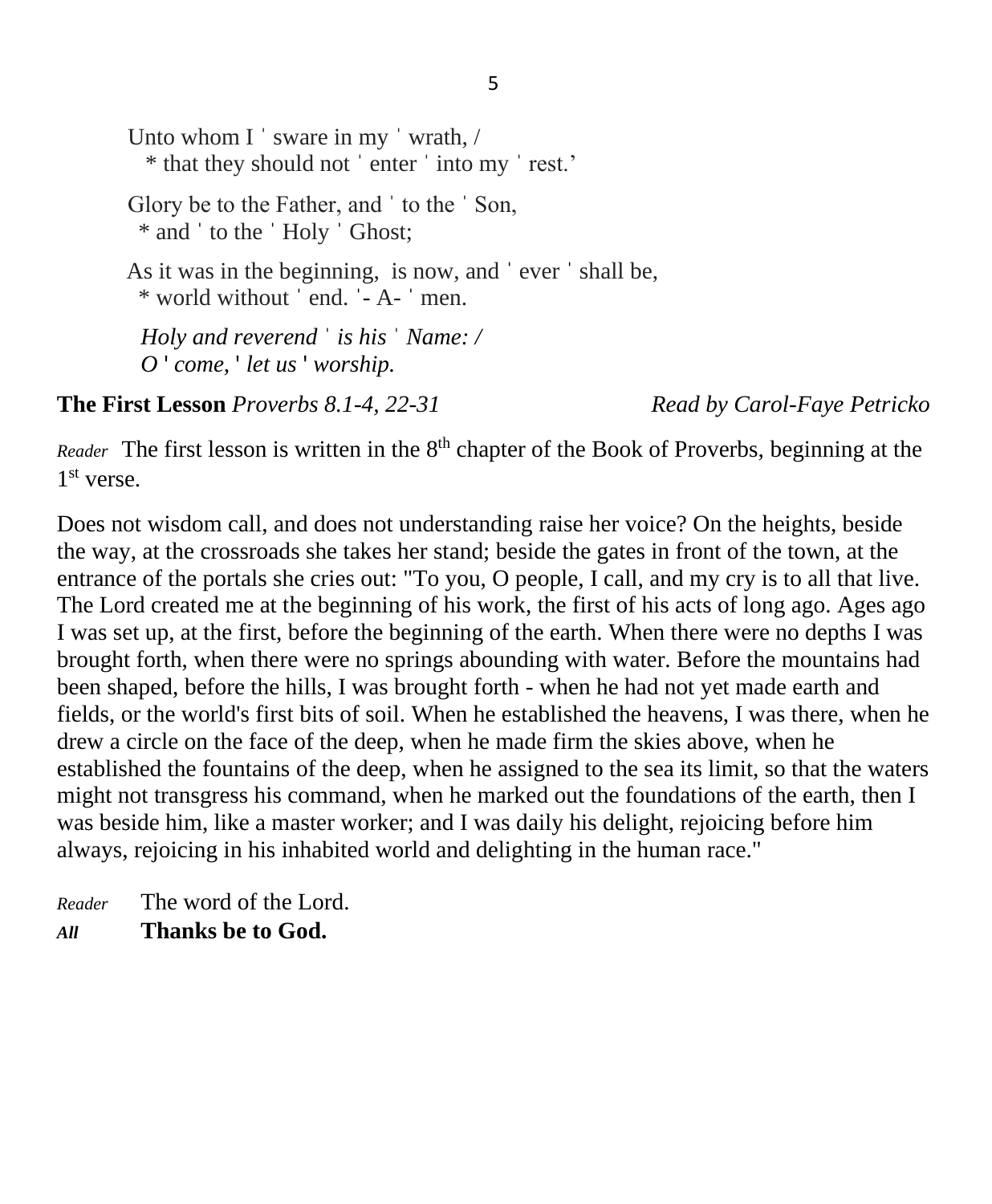**Psalm 8** *Domine, Dominus noster. Sung by all. Please remain seated.*



- $1$  O Lord our Governor, how excellent is thy Name in ' all the ' world, / thou that hast set thy ' glory a'bove the ' heavens!
- $2$  Out of the mouth of very babes and sucklings hast thou ordained strength, be'cause of · thine ' enemies, /

that thou mightest still the 'ene-my ' and the  $\cdot$  a'venger.

- <sup>3</sup> When I consider thy heavens, even the 'work of  $\cdot$  thy ' fingers; / the moon and the stars, ' which thou ' hast or'dained;
- $4$  What are we, that thou art ' mindful of ' us,  $\ell$ and the children of all, ' that thou ' visit-est ' them?
- $5$  Thou hast made us but little 'lower  $\cdot$  than the 'angels, / and dost ' crown us  $\cdot$  with ' glory and ' worship.
- $6$  Thou makest all to have dominion over the 'works of  $\cdot$  thy ' hands; / and thou hast put all things in sub'jection ' under their ' feet;
- $^7$  All ' sheep and ' oxen; /

yea, and the ' beasts ' of the ' field;

 $8$  The birds of the air, and the ' fishes  $\cdot$  of the ' sea; /

and whatsoever moveth 'through the ' paths of  $\cdot$  the ' seas.

2<sup>nd 9</sup> O ' Lord our ' Governor, /

how excellent is thy ' Name in ' all the ' world!

Glory be to the Father, and ' to the ' Son / and ' to the ' Ho-ly ' Ghost; As it was in the beginning, is now, and 'ev-er ' shall be / world without ' end. A '- -' men.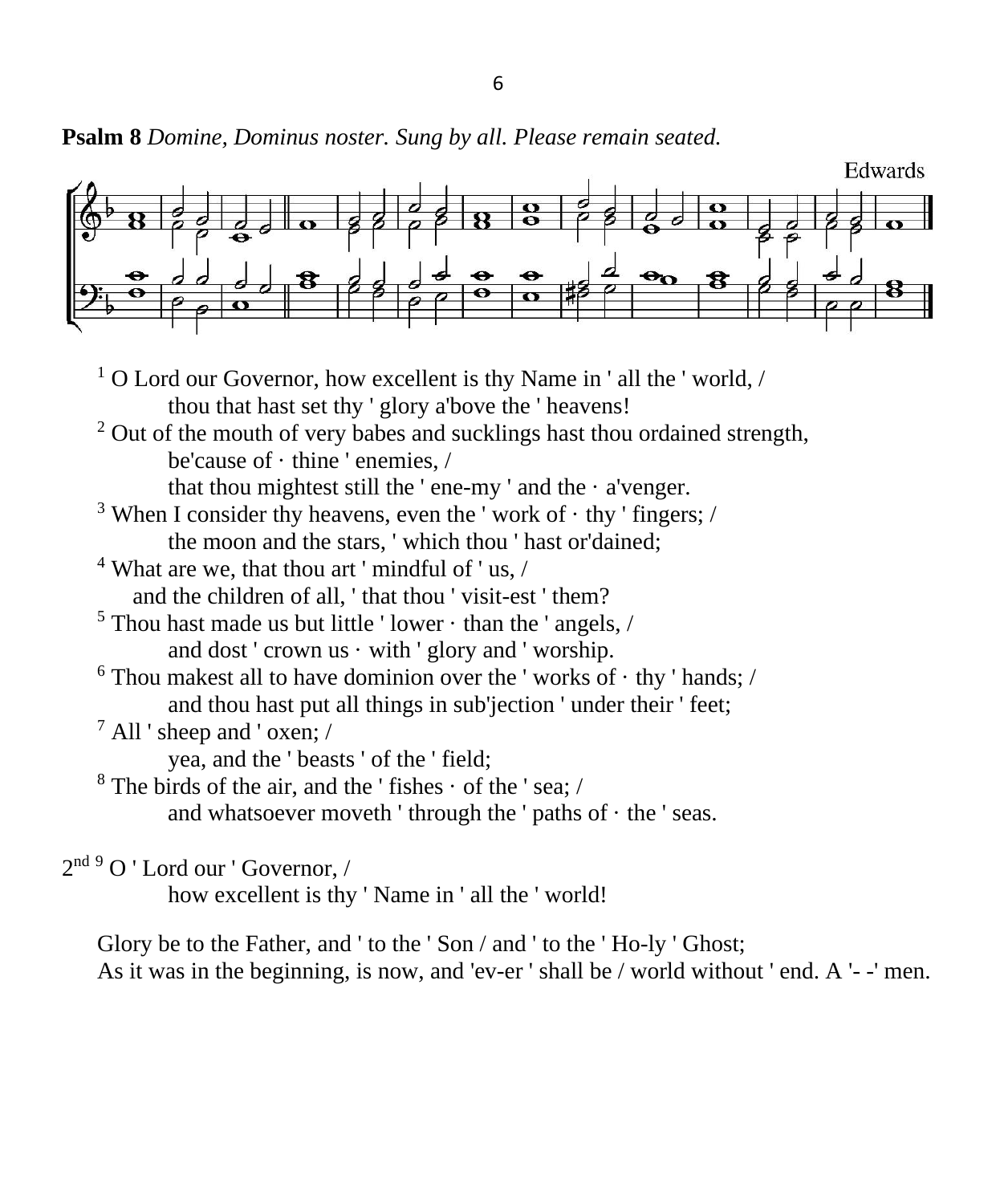### **The Second Lesson** *Romans 5.1-5 Read by Carol-Faye Petricko*

Reader The first lesson is written in the 5<sup>th</sup> chapter of the Letter of Paul to the Romans, beginning at the  $1<sup>st</sup>$  verse.

Since we are justified by faith, we have peace with God through our Lord Jesus Christ, through whom we have obtained access to this grace in which we stand; and we boast in our hope of sharing the glory of God. And not only that, but we also boast in our sufferings, knowing that suffering produces endurance, and endurance produces character, and character produces hope, and hope does not disappoint us, because God's love has been poured into our hearts through the Holy Spirit that has been given to us.

*Reader* The word of the Lord. *All* **Thanks be to God.**

**Te Deum** – *BCP* pp. 7-9



we acknowledge ˈ thee to ˈ be the ˈ Lord.

All the ˈ earth doth ˈ worship thee, / the ˈ Father ˈ ever ˈ lasting.

To thee all angels ' cry a loud / the heavens and ˈ all the ˈ powers thereˈin.

- To thee ˈ cherubim and ˈ seraphim / conˈtinualˈly do ˈ cry
- Holy ˈ holy ˈ holy / Lord ' God ' of ' hosts;

Heaven and 'earth are ' full / of the ' majes⋅ty ' of thy ' glory.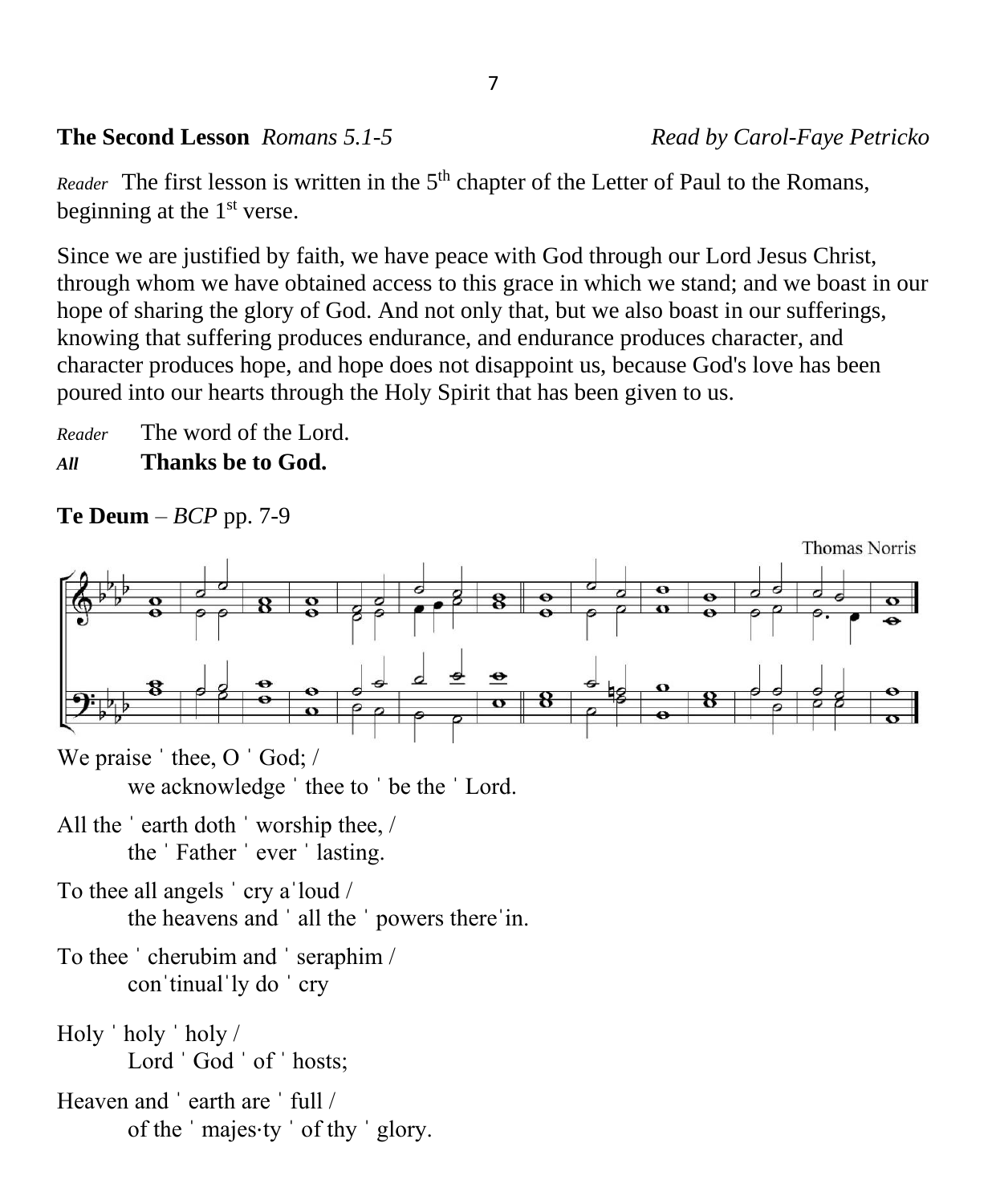The glorious company of the a postles ' praise thee /

the goodly fellowship ˈ of the ˈ prophets ˈ praise thee;

The noble army of 'martyrs' praise thee, /

The holy church throughout all the world 'doth ac'knowledge ' thee,

 $2<sup>nd</sup>$  The Father, of an 'infinite 'majesty /

thine honourable, true and only Son; also the ˈ Holy ˈ Ghost, the ˈ Comforter.



Thou art the King of 'glory, O 'Christ. /

Thou art the ever lasting 'Son of  $\cdot$  the 'Father.

When thou tookest upon thee to de'liver 'man / Thou didst not abˈhor the ˈ Virgin's ˈ womb.

When thou hadst overcome the 'sharpness of 'death / thou didst open the kingdom of ˈ heaven to ˈ all beˈlievers.

Thou sittest at the right hand of God, in the  $\prime$  glory  $\cdot$  of the  $\prime$  Father. / We believe that thou shalt ' come to ' be our ' judge. We therefore pray thee, 'help thy ' servants / whom thou hast redeemed 'with thy ' precious ' blood.

Make them to be numbered 'with thy ' saints / in ˈ glory ˈ everˈlasting.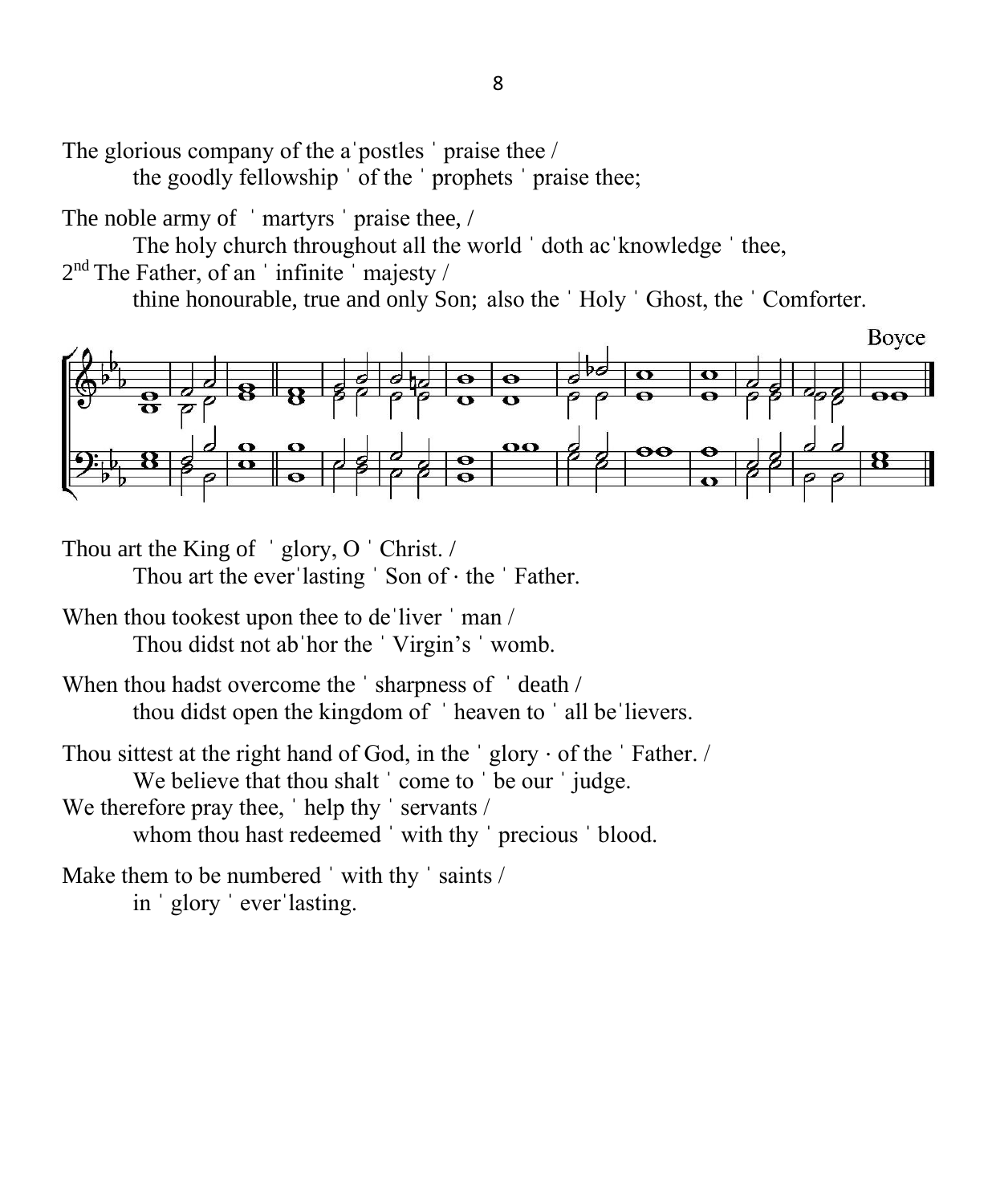

9

O Lord save thy people and ˈ bless thine ˈ heritage; / Govern them and 'lift them 'up for 'ever.

Day by day we 'magni-fy ' thee; / and we worship thy Name, ˈ ever ˈ world with-out ˈ end.

- Vouchsafe O Lord to keep us this ˈ day with-out ˈ sin. / O Lord have mercy up ˈ on us, have ˈ mercy up ˈ on us.
- O Lord let thy mercy lighten upon us, as our  $'$  trust is  $\cdot$  in  $'$  thee. / O Lord, in thee have I trusted: let me ˈ never ˈ be con ˈ founded.

# **The Third Lesson** *John 16.12-15*

*Reader* The third lesson is written in the 16<sup>th</sup> chapter of the Gospel according to St. John, beginning at the  $12<sup>th</sup>$  verse.

Jesus said, "I still have many things to say to you, but you cannot bear them now. When the Spirit of truth comes, he will guide you into all the truth; for he will not speak on his own, but will speak whatever he hears, and he will declare to you the things that are to come. He will glorify me, because he will take what is mine and declare it to you. All that the Father has is mine. For this reason I said that he will take what is mine and declare it to you."

*Reader* The word of the Lord. *All* **Thanks be to God.**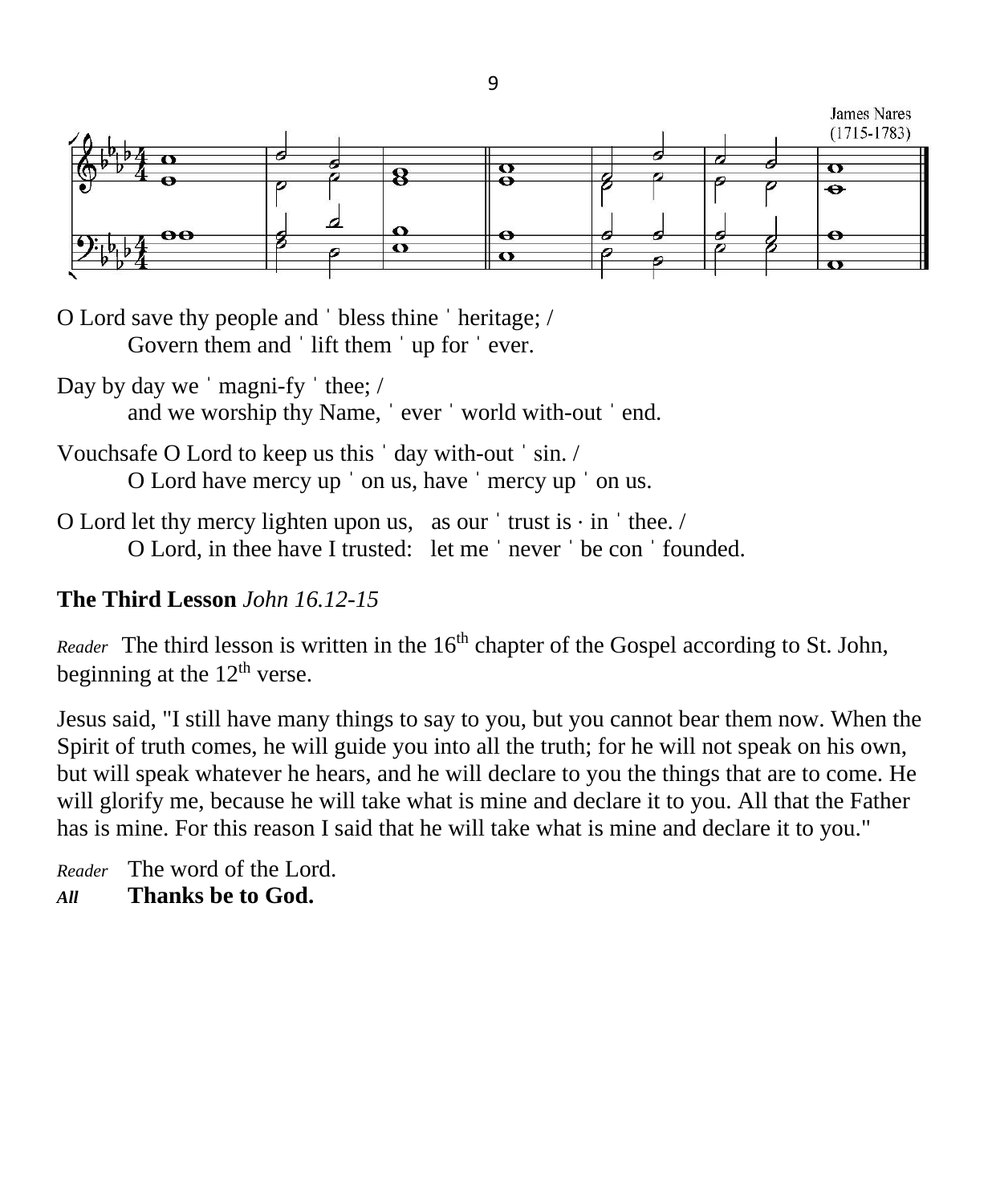

 $1$  O be joyful in the Lord,  $\dot{\ }$  all ye  $\dot{\ }$  lands: \* serve the Lord with gladness, and come before his ˈ presence ˈ with a ˈ song. <sup>2</sup> Be ye sure that the  $\lceil$  Lord  $\cdot$  he is  $\lceil$  God; \* it is he that hath made us, and not we ourselves; we are his people, ˈ and the  $\cdot$  sheep of  $\cdot$  his  $\cdot$  pasture.  $3$  O go your way into his gates with thanksgiving, and into his  $\prime$  courts with  $\prime$  praise; \* be thankful unto him, ' and speak ' good of ⋅ his ' Name.  $4$  For the Lord is gracious, his mercy is  $\degree$  ever  $\degree$  lasting; \* and his truth endureth from gene ˈ ration to ˈ gene ˈ ration. Glory be to the Father, and ˈ to the ˈ Son, \* and ˈ to the ˈ Holy ˈ Ghost; As it was in the beginning, is now, and ˈ ever ˈ shall be, \* world without ˈ end. A ˈ- - ˈ men. **The Apostles' Creed** – *BCP* pp. 10-11

*Officiant* I believe in God

*All* **the Father Almighty, maker of heaven and earth: and in Jesus Christ his only Son our Lord, who was conceived by the Holy Ghost, born of the Virgin Mary, suffered under Pontius Pilate, was crucified, dead, and buried: he descended into hell; the third day he rose again from the dead; he ascended into heaven, and sitteth on the right hand of God the Father Almighty; from thence he shall come to judge the quick and the dead. I believe in the Holy Ghost; the holy Catholic Church; the Communion of Saints; the Forgiveness of sins; the Resurrection of the body, and the Life everlasting. Amen.**

*Officiant* The Lord be with you; *All* **And with thy spirit.**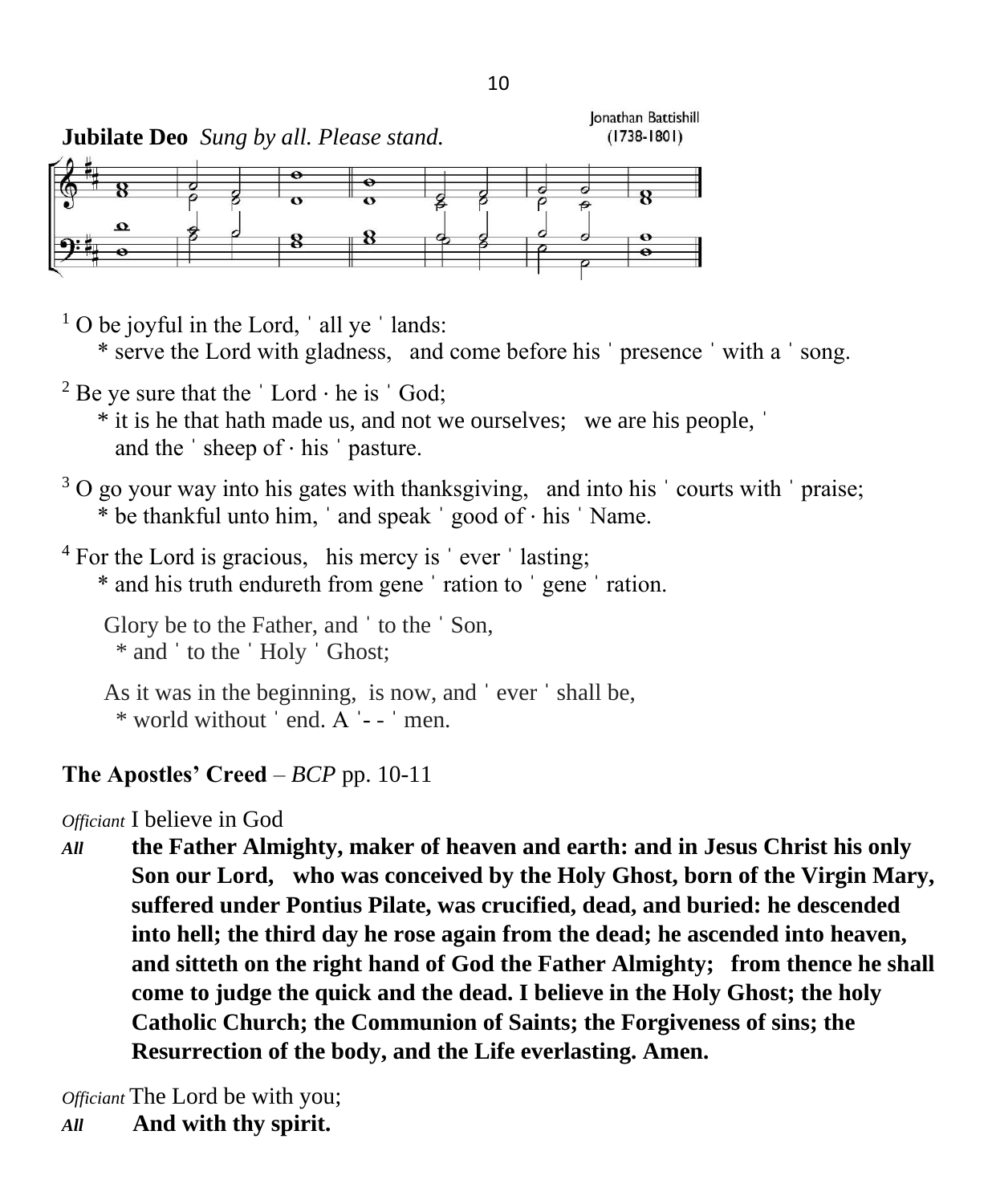*Officiant* Let us pray.

*Officiant* Lord, have mercy upon us.

*All* **Christ, have mercy upon us.**

*Officiant* Lord, have mercy upon us.

*Officiant* Our Father

*All* **who art in heaven, hallowed be thy name, thy kingdom come, thy will be done, on earth as it is in heaven. Give us this day our daily bread; and forgive us our trespasses, as we forgive them that trespass against us; and lead us not into temptation, but deliver us from evil. Amen.**

*Officiant* O Lord, show thy mercy upon us;

*All* **And grant us thy salvation.**

*Officiant* O Lord, save the Queen;

*All* **And mercifully hear us when we call upon thee.**

*Officiant* Endue thy ministers with righteousness;

*All* **And make thy chosen people joyful**.

*Officiant* O Lord, save thy people;

*All* **And bless thine inheritance.**

*Officiant* Give peace in our time, O Lord;

*All* **And evermore mightily defend us.**

*Officiant* O God, make clean our hearts within us;

*All* **And take not thy Holy Spirit from us.**

# **The Collects**

- *Officiant* ALMIGHTY and everlasting God, who hast given unto us thy servants grace, by the confession of a true faith, to acknowledge the glory of the eternal Trinity, and in the power of the Divine Majesty to worship the Unity: We beseech thee, that this holy faith may evermore be our defence against all adversities; who livest and reignest, one God, world without end. **Amen.** *Collect for Trinity Sunday*
- *Officiant* O GOD, who art the author of peace and lover of concord, in knowledge of whom standeth our eternal life, whose service is perfect freedom: defend us thy humble servants in all assaults of our enemies; that we, surely trusting in thy defence, may not fear the power of any adversaries; through the might of Jesus Christ our Lord. **Amen.** *Collect for Peace*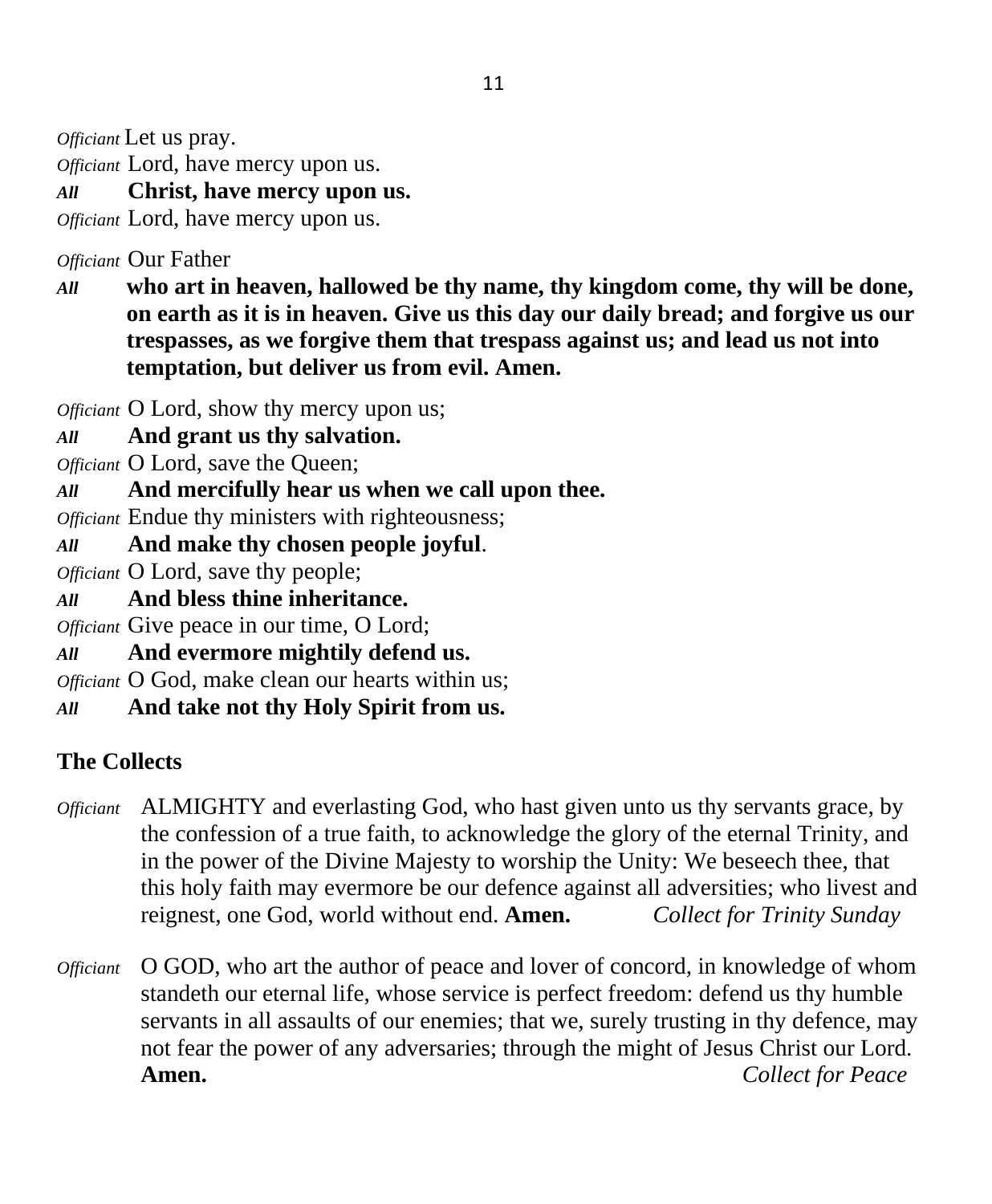*Officiant* O LORD, our heavenly Father, Almighty and everlasting God, who hast safely brought us to the beginning of this day: defend us in the same with thy mighty power; and grant that this day we fall into no sin, neither run into any kind of danger; but that all our doings may be ordered by thy governance, to do always that is righteous in thy sight; through Jesus Christ our Lord. **Amen**.

*Collect for Grace*

#### **Anthem** *Hymn to the Trinity (No. 1)* **P. TCHAIKOVSKY**

*Choir Blessed angel spirits offer praise undying, Ever crying Holy, Holy, Holy Lord God of Sabaoth. Saints and Martyrs praise thy Name, Trinity lifegiving, Earthborne sorrow leaving before Thy throne, Evercrying Holy, Holy, Holy, Lord God of Sabaoth. Father omnipotent, mighty in glory, Christ, Thy Son, our Saviour who died that we might live, Holy Spirit, mystic dove, dwelling with us ever more, We praise Thee, Blessed Trinity. With the Angels' sacred hymn, All thy might proclaiming, With the mystic cherubim in songs of praise we join, Holy, Holy, Holy, Join we all in songs of praise for ever; Hallelujah, Hallelujah, Hallelujah, Lord God of Sabaoth.*

**Homily** The Reverend Canon Geoffrey Sangwine

**Offertory Hymn 560** *God, Whose Almighty Word* MOSCOW

*All God, whose almighty Word chaos and darkness heard, and took their flight; hear us, we humbly pray, and where the Gospel day sheds not its glorious ray, let there be light!*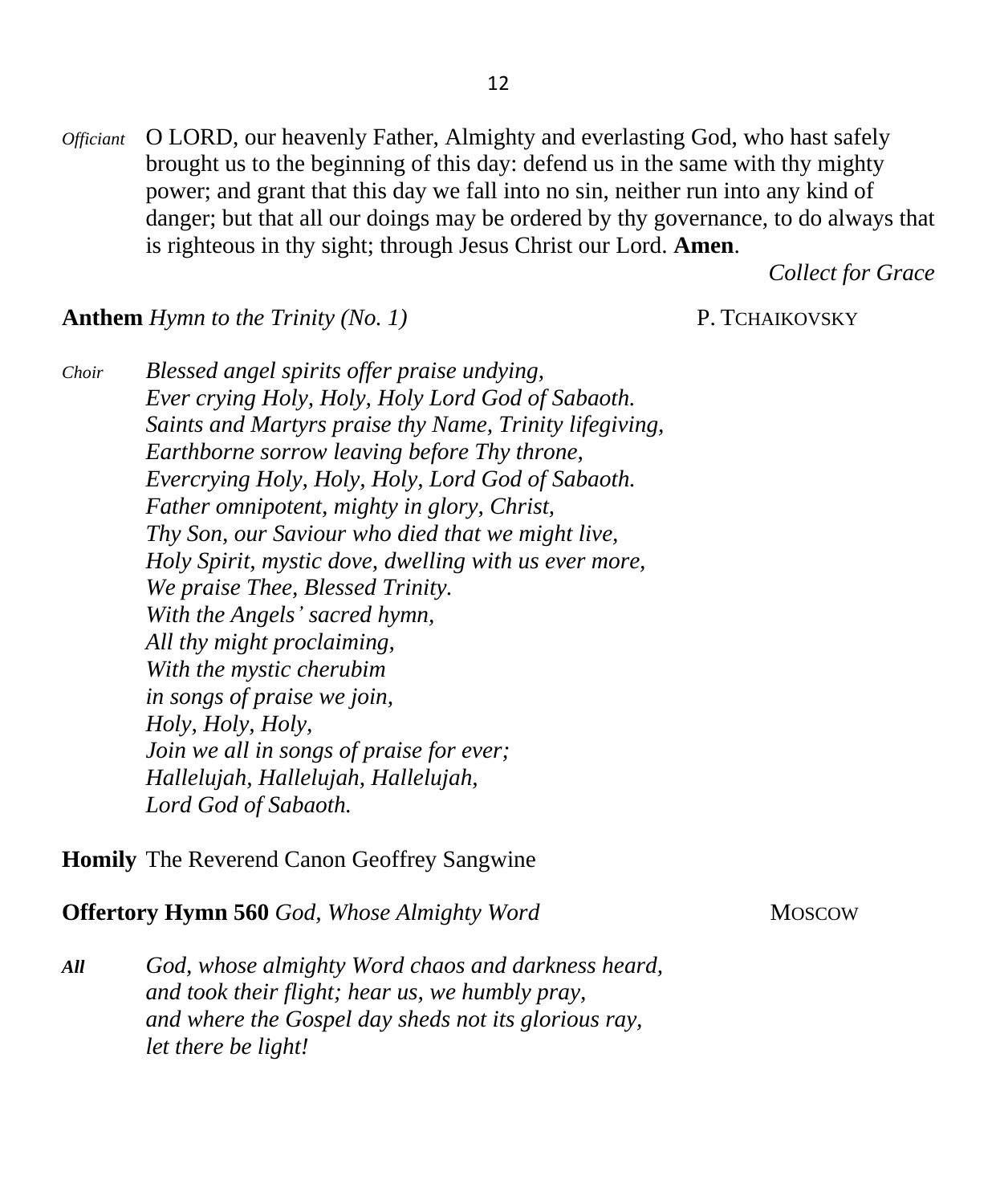*Saviour, who came to bring on your redeeming wing healing and sight, health to the sick in mind, sight to the inly blind: now for all humankind let there be light!*

*Spirit of truth and love, lifegiving, holy Dove, speed on your flight! Move on the water's face bearing the lamp of grace, and in earth's darkest place let there be light!*

*Gracious and Holy Three, glorious Trinity, wisdom, love, might, boundless as ocean's tide rolling in fullest pride; through the earth far and wide let there be light!*

### **Prayers**

*The following intercession may be said.*

*Officiant* O God, the Creator and Preserver of all, we humbly beseech thee for all sorts and conditions of thy people; that thou wouldest be pleased to make thy ways known unto them, thy saving health unto all nations. More especially we pray for the good estate of the Catholic Church; that it may be so guided and governed by thy good Spirit, that all who profess and call themselves Christians may be led into the way of truth, and hold the faith in unity of spirit, in the bond of peace, and in righteousness of life. Finally we commend to thy fatherly goodness all those, who are any ways afflicted or distressed in mind, body, or estate; that it may please thee to comfort and relieve them, according to their several necessities, giving them patience under their sufferings, and a happy issue out of all their afflictions. And this we beg for Jesus Christ his sake. **Amen.**

## **General Thanksgiving –** *BCP* pp. 13-14

*Officiant* Almighty God,

*All* **Father of all mercies, we thine unworthy servants do give thee most humble and hearty thanks for all thy goodness and loving-kindness to us and to all**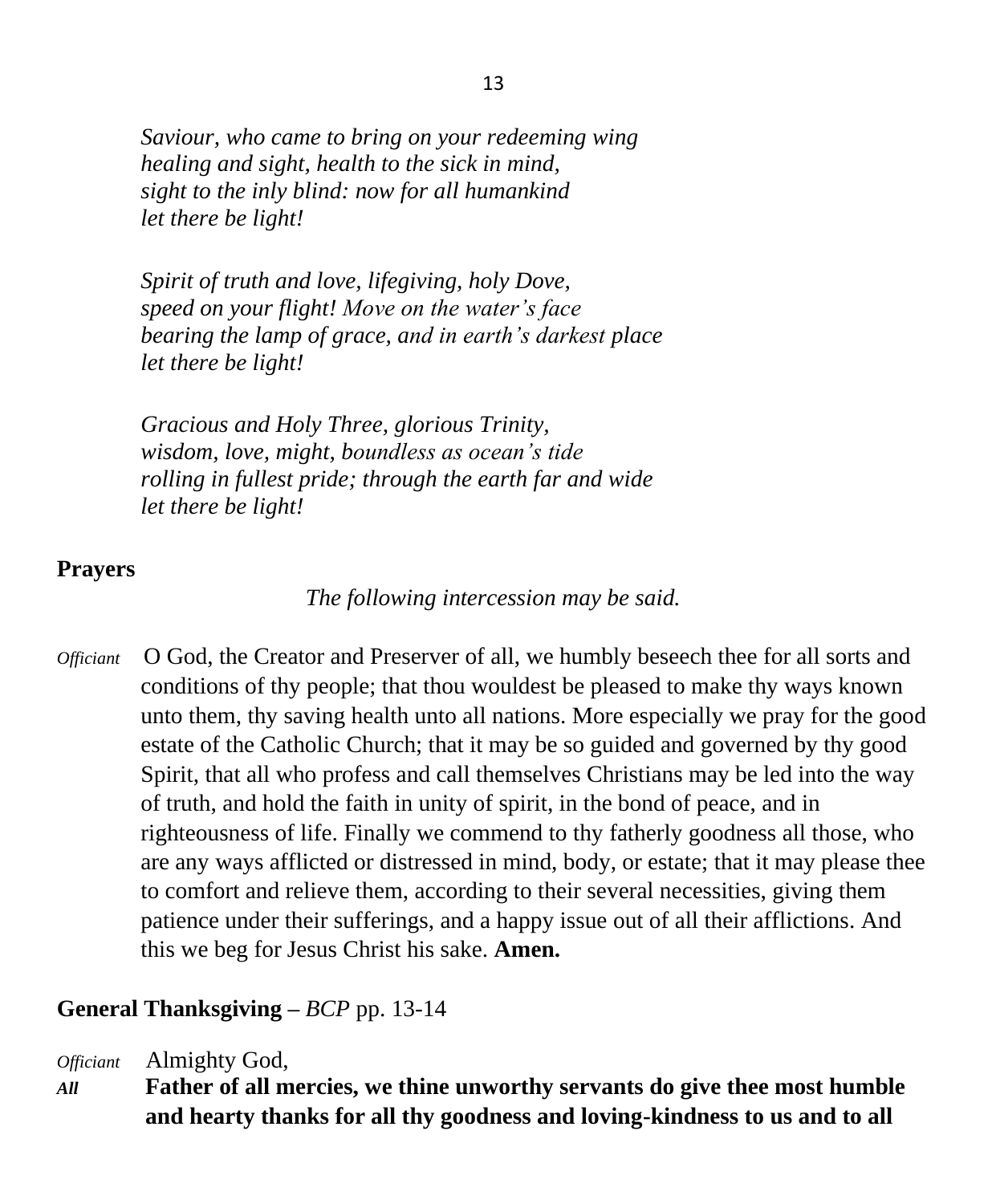**people. We bless thee for our creation, preservation, and all the blessings of this life; but above all for thine inestimable love in the redemption of the world by our Lord Jesus Christ; for the means of grace, and for the hope of glory. And we beseech thee, give us that due sense of all thy mercies, that our hearts may be unfeignedly thankful, and that we show forth thy praise, not only with our lips, but in our lives; by giving up ourselves to thy service, and by walking before thee in holiness and righteousness all our days; through Jesus Christ our Lord, to whom, with thee and the Holy Ghost, be all honour and glory, world without end. Amen.**

**Trisagion** Dmytro Bortnyansky (Ukrainian Composer)

*Choir* Amen, Holy God, Holy and Mighty, Holy and Immortal, Have mercy on us.

### **Prayer of St Chrysostom**

*Officiant* Almighty God, who hast given us grace at this time with one accord to make our common supplications unto thee; and dost promise that when two or three are gathered together in thy Name thou wilt grant their requests: Fulfil now, O Lord, the desires and petitions of thy servants, as may be most expedient for them; granting us in this world knowledge of thy truth, and in the world to come life everlasting. **Amen.**

### **The Grace**

*All* **The grace of our Lord Jesus Christ, and the love of God, and the fellowship of the Holy Spirit, be with us all evermore. Amen.**

### **Announcements**

**Hymn 347** *The God of Abraham Praise* LEONI

*All The God of Abraham praise who reigns enthroned above; Ancient of everlasting Days, and God of Love; Jehovah, great I AM! by earth and heaven confessed; I bow and bless the sacred name forever blest.*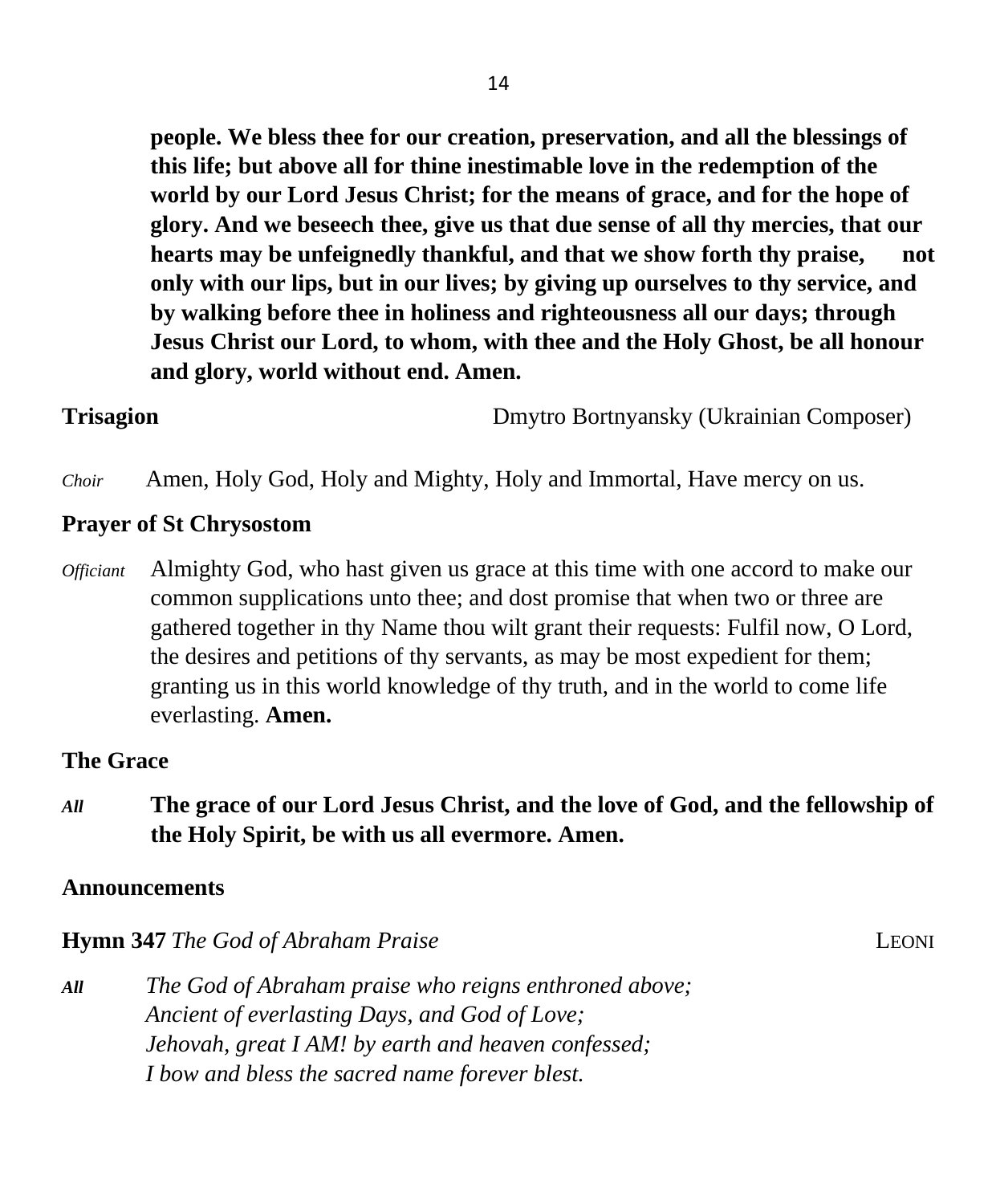*The great I AM has sworn; I on this oath depend. I shall, on eagle wings upborne, to heaven ascend. I shall behold God's face; I shall God's power adore, and sing the wonders of God's grace forevermore.*

*The goodly land I see with peace and plenty blest; a land of sacred liberty, and endless rest. There milk and honey flow, and oil and wine abound, and trees of life forever grow with mercy crowned.*

*Triumphant hosts on high give thanks eternally and "Holy, holy, holy" cry, "great Trinity!" Hail Abraham's God and ours! One mighty hymn we raise:, all power and majesty be yours and endless praise!*

**Postlude** *The Triple Fugue (the 'St Anne') BWV 552* J.S. BACH

*CCLI License Number: 20651739*

# **In our Prayers this Week**

The Anglican Communion The Anglican Church of South America.

Diocesan Cycle of Prayer St. James Deanery.

Outreach & Advocacy Cycle of Prayer Pray for St. John the Evangelist, Peterborough, its garden club and outreach to children and families in social housing, its support of the St. John Centre housing for seniors, its advocacy for social justice, and its operation of One Roof Community Centre (drop-in, daily lunch and supper, and access to social services);

*for* St. John the Evangelist, Port Hope, its Treasure Trove second-hand shop, its Spiritual and Community Garden, and its support of the FairShare food bank, Green Wood Coalition, Community Care, and Neighbour Link;

*and for* St. John, Bowmanville, its community garden, Christmas hamper program, and support of Durham Region Migrant Worker ministry.